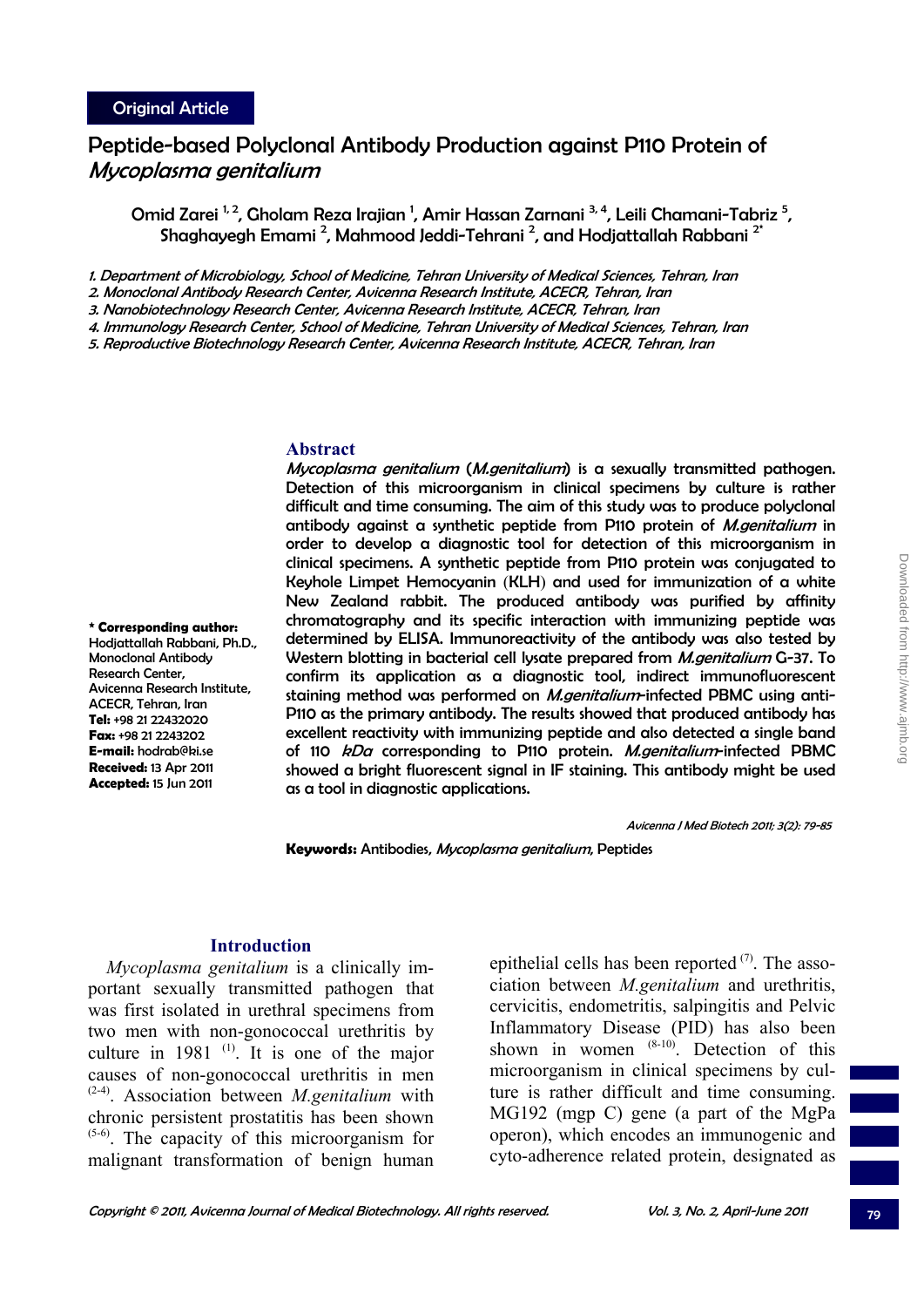P110, is a highly variable within and among *in vitro* cultured strains and *in vivo* specimens. However there are some regions that do not undergo variation  $(11-13)$ . In this study we designed and used a synthetic peptide derived from constant part of P110 protein to produce polyclonal antibody in order to develop a diagnostic tool for detection of *M.genitalium*  in clinical specimens.

### **Materials and Methods**

### *Peptide design and conjugation*

A 16-mer synthetic peptide, sequencing NPGNDSLLSTTDNNIA, from constant part of P110 protein of *M.genitalium* was selected as immunogen. A cysteine residue was added to the C-terminus end of peptide to facilitate the conjugation to carrier protein. Immunograde peptide was purchased from Thermo Electron Corporation (GmbH, Ulm, Germany) and was conjugated to Keyhole Limpet Hemocyanin (KLH) and Bovine Serum Albumin (BSA), separately as described elsewhere  $(14)$ . The peptide-KLH and peptide-BSA conjugates were used for immunization and conjugation assessment, respectively.

### *Confirmation of peptide conjugation by SDS-PAGE*

To check the efficacy of conjugation, 10 *µg* of peptide-BSA conjugate was mixed with 10 *µl* of sample buffer and boiled for 5 *min*. Electrophoresis was performed on 10% SDS-PAGE condition using mini-PROTEAN electrophoresis instrument (Bio-Rad laboratories, Philadelphia, PA) with 100 *mA* for 1 *hr*. The gel was stained with Coomassie Blue R-250 (Sigma, St. Louis, MO). The change in mobility shift of conjugated BSA represented the efficiency of conjugation (Figure 1).

# *Immunization protocol*

A female white New Zealand rabbit was immunized 3 times with one-week interval for each injection.

In first immunization, 100 *µg* KLH-peptide conjugate and 250 *µl* IMMACCEL (Pick cell Laboratories, Netherlands) was mixed with an equal volume of Freund's complete adjuvant



Figure 1. SDS-PAGE analysis of conjugated P110 peptide. Changing in mobility shift represents the efficacy of conjugation. Lane 1) Conjugated peptide-BSA. Lane 2) BSA-MBS (m-Maleimidobenzoyl- N -Hydroxysuccinimide Ester). Lane 3) BSA. Because of very high molecular weight of KLH, it is not possible to run the KLH conjugate on SDS-PAGE. In this context BSA conjugate was used for efficacy of conjugation

(Sigma), and injected subcutaneously in 4-6 regions. For the subsequent immunizations, 500*µg* peptide-KLH and 250 *µl* IMMACCEL were admixed and injected with Freund's incomplete adjuvant (Sigma).

The last immunization was perfumed using 1000 *µg* peptide-KLH together with 250 *µl* IMMACCEL and Freund's incomplete adjuvant. The IMMACCEL reduces the antibody production time in rabbit from standard 80 day protocol to 28 day without any difference in affinity or specificity  $(15)$ .

# *Titration of antibody*

Before each immunization and 7 and 14 days after the last immunization, blood was drawn by venipuncture of the rabbit ear and allowed to clot for periods of 2 to 3 *hr* at room temperature before preparation of serum. Titration of the specific polyclonal antibody was then performed as follow: A96 well ELISA plate was coated with 100 *µl* of the immunizing peptide (20 *mg/ml* in PBS) at 37 *°C* for one *hr* followed by overnight incubation at 4 *°C*. The plate was washed 3 times with PBS containing 0.05% Tween 20 (PBS-T) for 5 *min*. The wells were then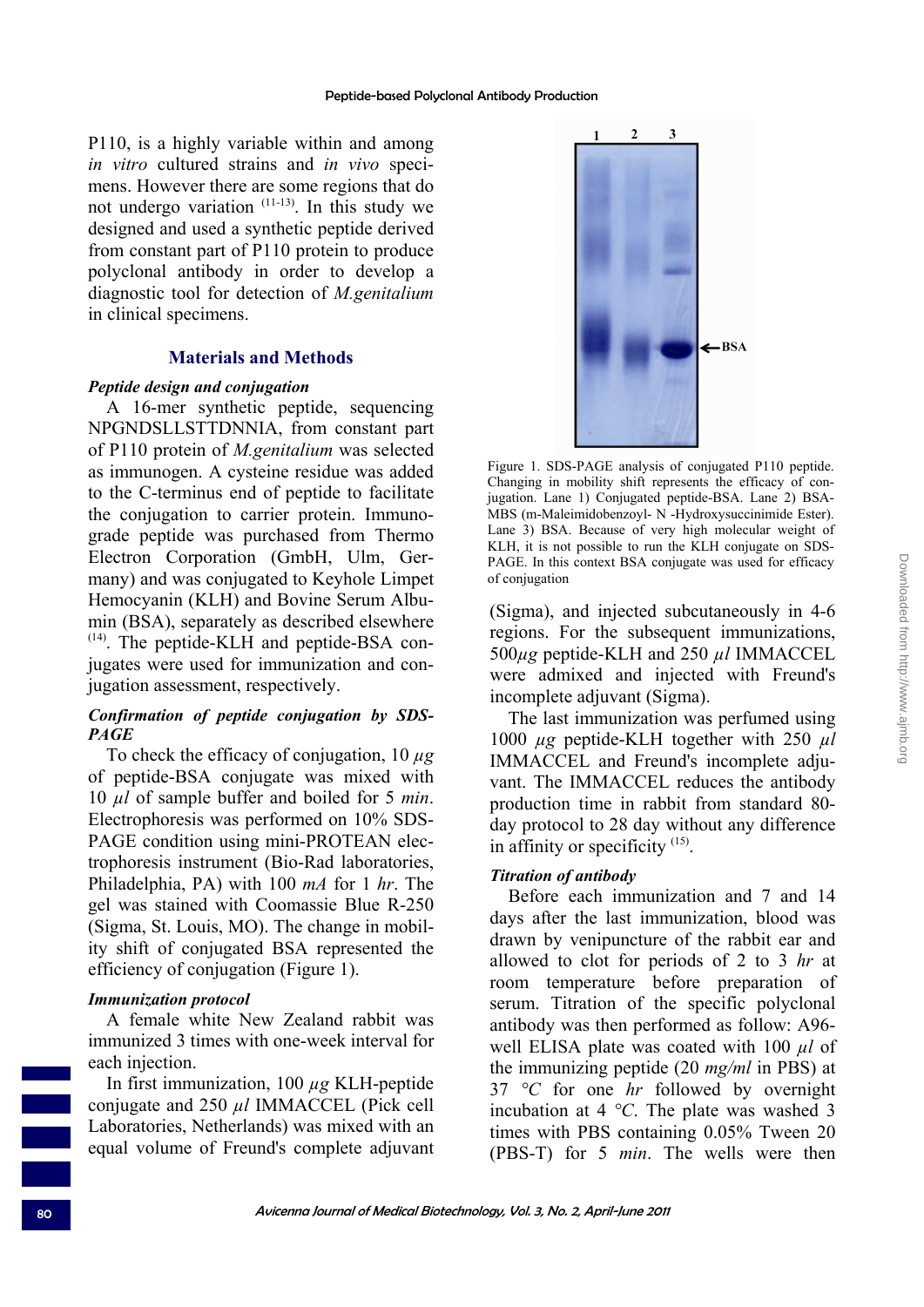blocked with 2.5% BSA at 37 *°C* for 1.5 *hr*. Wells were washed 3 times as above and rabbit serum was added to the wells in two fold serial dilutions starting from 1:100. The plate was incubated at 37 *°C* for 1.5 *hr* and washed again with PBS-T.

At the next step,  $100 \mu l$  of 1:1000 dilution of HRP-conjugated sheep anti-rabbit immuneglobulin (Avicenna Research Institute, Tehran, Iran) was added to the wells and incubation was continued for 1 *hr*, at 37 *°C*. After washing, 100 *µl* of Tetramethylbenzidine (TMB) chromogen was added to each well and the plate was incubated at room temperature in a dark place. After 15 *min*, the reaction was stopped by adding 30  $\mu$ l of stopping solution  $(0.16 \text{ M H}_2\text{So}_4)$  to each well. The Optical Density (OD) of the reaction was measured at 450 *nm* by an ELISA reader. Negative controls included omission of coating layer, serum (as primary antibody) or combination of both (Figure 2).

# *Antibody purification*

Rabbit serum was filtered through 0.45 *µm* filter and antibody was purified by affinity chromatography column prepared by coupling immunogenic peptide to SulfoLink Coupling Resin (Thermo Scientific). The elution was

performed using 0.1*M* glycine. HCl (pH=2.6). The pH of eluted antibody was adjusted to 7.0 with 1 MTris.HCl pH=9.0. The eluted antibody was dialyzed overnight against PBS pH=7.5. The reactivity of the antibody was measured by ELISA and its purity evaluated by SDS-PAGE (Figures 3 and 4).

# *M.genitalium cultivation and lysate preparation*

*M.genitalium* G-37 (a gift from Dr. Jaume Piñol, Institut de Biotecnología i Biomedicina Universitat Autònoma de Barcelona) was cultured in SP-4 medium (16). The color changing (reddish yellow) in medium after 48-72 *hr* was evident for mycoplasma growth. The surface-attached mycoplasmas were harvested by scraping off in PBS. The bacterial cell lysate was prepared by sonication in 500 *µl* of lysis buffer containing 1% Triton X-100, 50 *mM* Tris-HCl, pH=7.4, 150 *mM* NaCl, 5 *mM* EDTA, 1% protease inhibitor cocktail (Sigma) and 10% phosphatase inhibitor (Roche Diagnostics GmbH, Penzberg, Germany) on ice. The protein concentration of lysate was measured by BCA protein assay kit (Thermo Scientific).



Figure 2. Kinetic evaluation of anti-P110 antibody production in serum of immunized rabbit. A white New Zealand rabbit was immunized with peptide P110-KLH conjugate. The reactivity of 1:1000 diluted sera from immunized rabbit with immunizing peptide was determined at different time intervals by ELISA. The specific antibody titer was upraised in immunized rabbit over the time and reached to the plateau after 28 days



Figure 3. SDS-PAGE analysis of purified anti-P110 antibody. Polyclonal anti-P110 antibody was produced in rabbit and purified over peptide affinity column. The purity of purified antibody was assessed by SDS-PAGE. Lane 1) Purified antibody. Lane 2) A mixture of human *IgG* and BSA for comparison

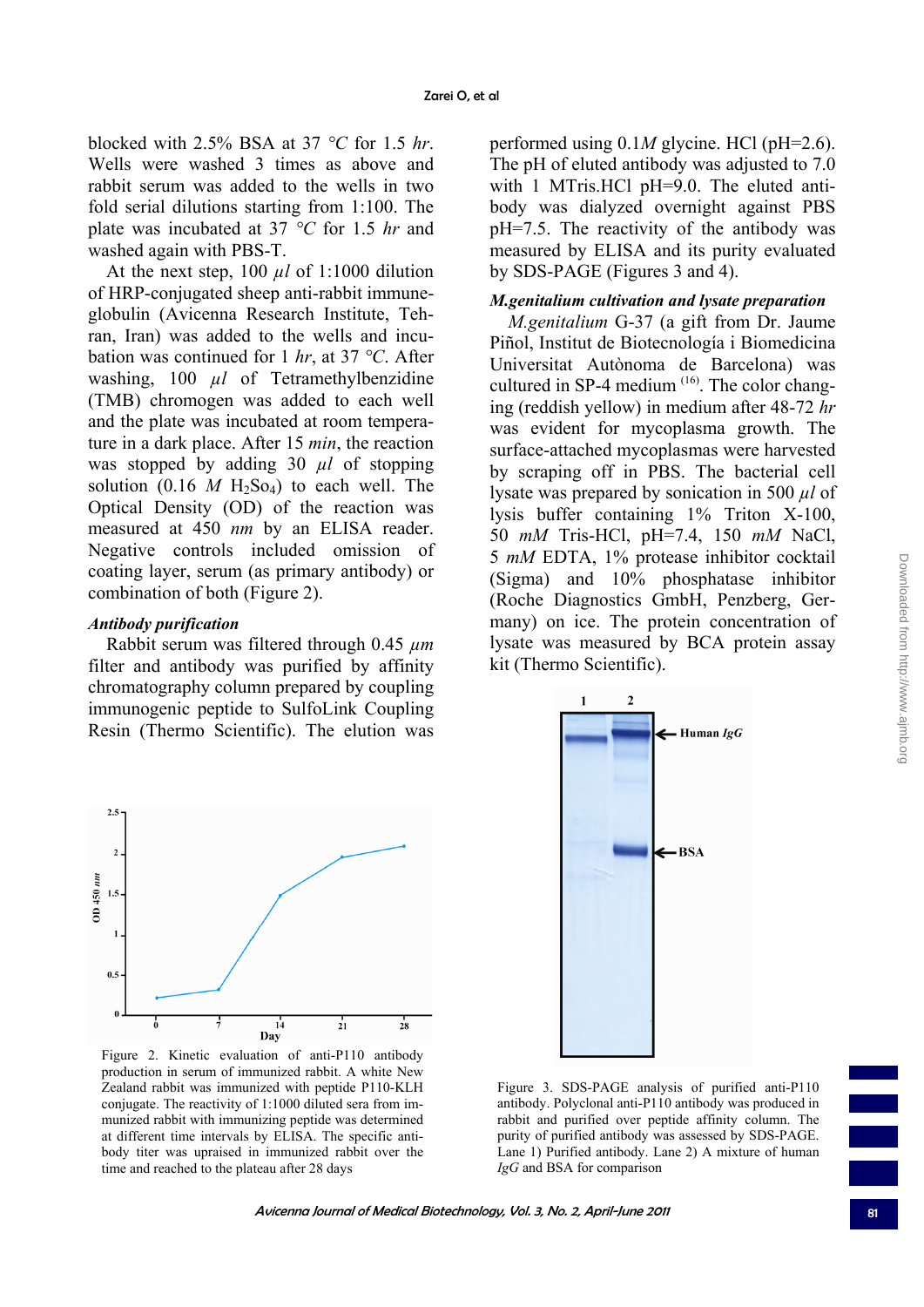

Figure 4. Titration of purified rabbit anti-P110 polyclonal antibody with immunizing peptide. Anti-P110 polyclonal antibody was purified over peptide affinity column and its reactivity with immunizing peptide was titrated by ELISA

#### *Western blotting*

Twenty *µg* of *M.genitalium* lysate was run on a 10% SDS-PAGE (100 V for 2 *hr*)*.* After electrophoresis, resolved proteins were transferred onto Immobilon-PVDF membrane (Millipore Corporation, USA). The membrane was blocked for overnight at 4 *°C* with 5% non-fat milk in PBS plus 0.05% Tween 20 (PBS-T). All antibody incubations were performed in PBS-T containing 3% non-fat milk. Filter was incubated with 10  $\mu$ g/ml of antibody 1.5 *hr* at room temperature. After extensive washing with PBS-T, the filter was incubated with peroxidase-conjugated sheep anti-rabbit immunoglobulin (Avicenna Research Institute) for 1 *hr* at room temperature followed by washing and developing with ECL chemiluminescence detection system (GE Healthcare, Uppsala, Sweden) (Figure 5).

#### *Immunofluorescent (IF) staining*

The Peripheral Blood Mononuclear Cells (PBMC) from a healthy donor were separated by ficoll density gradient centrifugation (17). Freshly-prepared PMBC were cultured (2-  $3 \times 10^4$  cells/well) on an 8-well laminated glass slides (Paul Marienfeld GmbH & Co. KG, LaudaKönigshofen, Germany) in RPMI 1640 contain 10% FBS (Invitrogen, Carlsbad, CA) with subsequent incubation in moisturized and 5% CO2 conditions for overnight. The cultured and harvested *M.genitalium* was dispersed through 25-gauge needle and passed



Figure 5. Western blot analysis of purified anti-P110 antibody. Bacterial cell lysate from *M.genitalium* G-37 was prepared by sonication and subjected to Western blot. Polyclonal anti-P110 antibody detected a specific band of 110 *kDa*. Lane 1) Protein marker (Fermentas). Lane 2) Reducing conditions. Lane 3) Non-reducing conditions

through  $0.45 \mu m$  filter <sup>(18)</sup> followed by infecting the isolated PBMC. The infected cells were seeded on glass slide and incubated at 37 *°C* for 3 *hr*. The slides were washed by Tris-Buffered Saline (TBS), pH=7.4, air-dried at room temperature for 15 *min*, followed by permeabilization by acetone (at -20 *°C*) for 2 *min*. The slides were kept at 4 *°C* for 30 *min* for drying. As negative control, few PBMCcultured slides, were prepared without infecting by *M.genitalium*.

The uninfected and *M.genitalium*-infected slides were washed with TBS containing 0.1% bovine serum albumin (TBS-BSA) for three times, each 3 *min*. Slides were then blocked with 5% sheep serum for 10 *min* at room temperature. The primary anti-P110 antibody was diluted in TBS-BSA to a final concentration of 10 *μg/ml* and added to the slides. Slides were incubated at room temperature for 60 *min* followed by three times (3×3 *min*) washing steps with TBS-BSA. Slides were incubated at room temperature with Fluorescein Isothiocyanate (FITC)-conjugated sheep anti-rabbit polyclonal antibody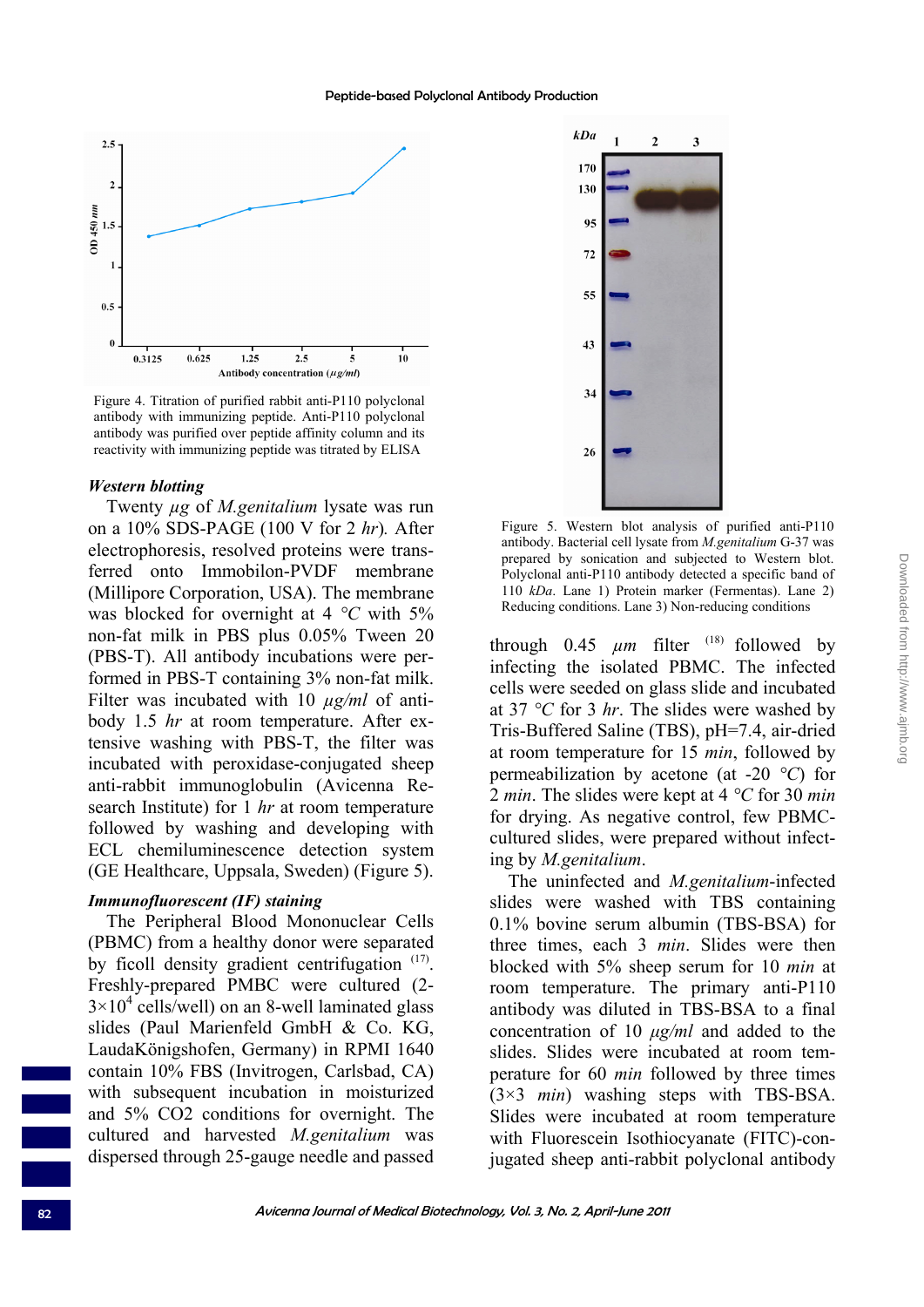(1:100 TBS-BSA) (Avicenna Research Institute) for 45 *min*. After washing with TBS-BSA, the nuclei were counterstained by 4',6 diamidino-2-phenylindole dihydrochloride (D API) (Sigma) at concentration of 1 *μg/ml* for 5 *min*, then the slides were washed, mounted in TBS-glycerol 80% and examined under a fluorescence microscope (Olympus, Tokyo, Japan) (Figure 6).

#### **Results**

#### *Peptide conjugation and antibody titration*

Proper conjugation of peptide to carrier protein was assessed by SDS-PAGE electrophoresis. The change in mobility shift of peptide-BSA conjugate in SDS-PAGE gel represented the efficiency of conjugation (Figure 1). The presence of antibody against immunizing peptide in rabbit serum was evaluated by ELISA before and after immunization. Results indicated the presence of antibody against immunizing peptide in rabbit serum which was upraised considerably and reached to the plateau at day 28 post immunization (Figure 2).

### *Evaluation of purified antibody*

SDS-PAGE analysis of the purified antibody revealed the presence of a single band of about 150 *kDa* indicative of the desired purity (Figure 3). Purified antibody exhibited excellent immunoreactivity with immunizing



Figure 6. Immunofluorescent staining of *M.genitalium* infected PBMC using purified anti-P110 antibody. PBMC from a human healthy individual was infected with *M.genitalium* and the presence of organism in infected cells was monitored by indirect immunofluorescent staining using polyclonal anti-P110 antibody 3 *hr* after infection. DAPI was used for staining the nucleus (blue). The green speckled fluorescence signal shows the presence of *M.genitalium* in infected PBMC (A); Uninfected PBMC served as negative control (B)

peptide in ELISA assay as well as suggesting its functionality (Figure 4).

### *Western blot analysis of anti-P110 antibody*

The reactivity of the purified antibody to its corresponding native protein was determined by Western blot. The produced antibody recognized a single band of 110 *kDa* representtative of P110 protein of *M.genitalium* G-37 both at reducing and non-reducing conditions (Figure 5).

### *Immunofluorescence staining of M.genitaliuminfected PBMC*

To analyse the capability of produced antibody to recognize *M.genitalium* in infected cells, indirect immunofluorescent assay was performed. Infected cells showed a bright speckled fluorescent signal located mainly in the cytoplasm of the cells 3 *hr* after infection (Figure 6).

#### **Discussion**

The association between *M.genitalium* and infections in men and women has been shown since its discovery in  $1981$ <sup>(19)</sup>. Most mycoplasmas can grow in special culture media but *M.genitalium* grows rather difficult <sup>(20)</sup>. Therefore, other diagnostic methods must be sought.

Antibodies could be produced virtually against any desired compound. The first step in the production of antibody is selection of a proper target. The decision about producing poly-or monoclonal antibodies depends on the application. The production of polyclonal antibodies is faster, less expensive, and less technically demanding than monoclonal antibodies. Monospecificity of monoclonal antibodies may limit their applications as the reactivity of these antibodies can be affected by a small change in the structure of an epitope including genetic polymorphism, glycolsylation, and denaturation. Monoclonal antibodies are also highly susceptible to small changes in pH and salt concentration. Modification of antibodies by covalently linking to a fluorochrome or radionuclide may alter their binding efficacy. The polyclonal antibodies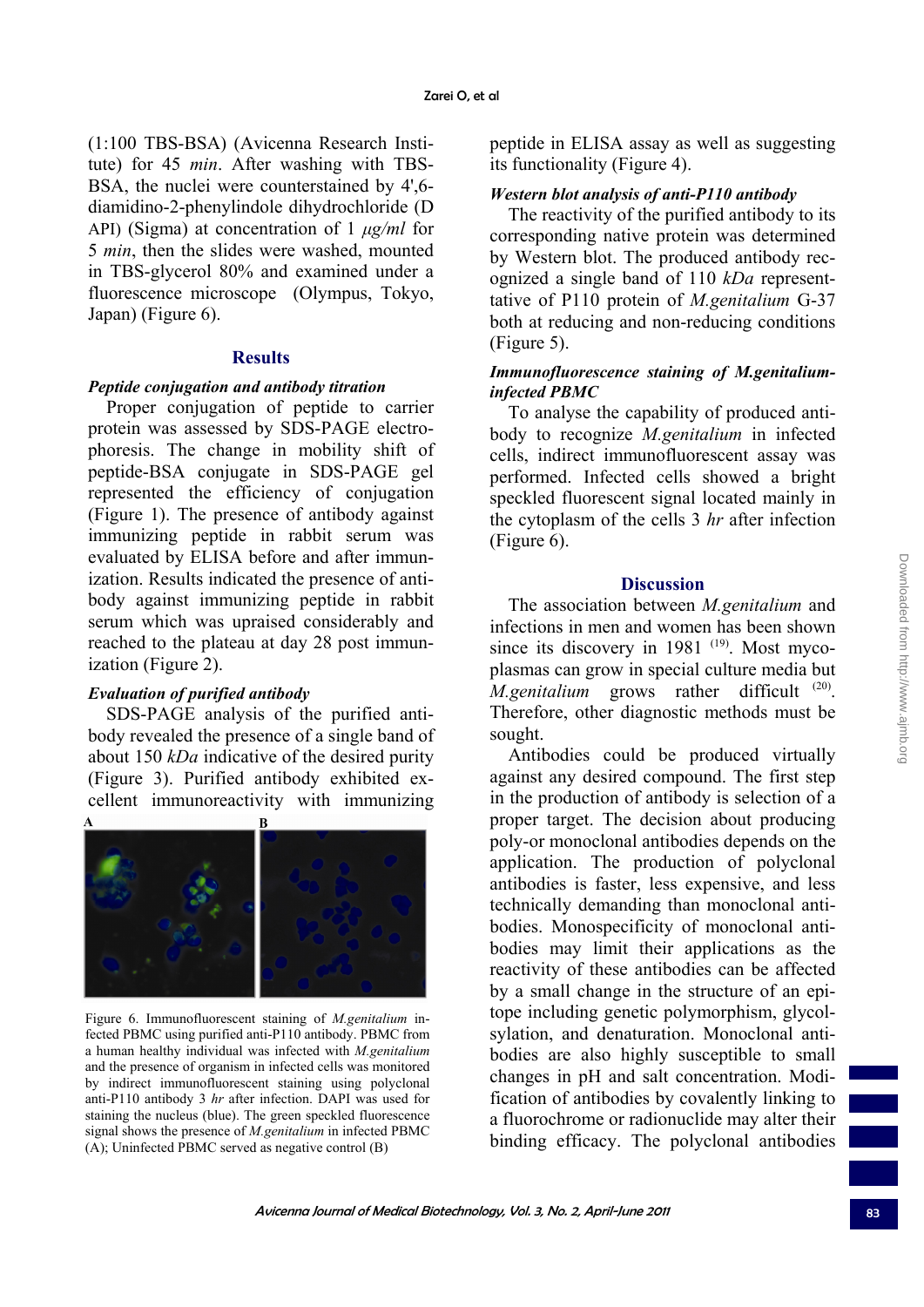bypass such problems with their reactivity to the vast variety of epitopes  $(21)$ .

Seemingly, there is not any commercial antibody against *M.genitalium* available in the market. We produced polyclonal antibody against a synthetic peptide derived from the constant part of P110. There are several studies found in the literature indicating production of poly-or monoclonal antibodies against whole cell or recombinant proteins of *M.genitalium* for different purposes<sup>(22-26)</sup>. The produced antibody showed specific interaction with immunogenic peptide by ELISA and it also recognized native P110 protein by Western blot and IF assay.

As designed peptide has been selected from the constant part of P110 protein, antigenic variations in *M.genitalium* do not impede the reactivity of this antibody. No cross-reactivity of this antibody with human cell lysates in both Western blot and immunofluorescence applications increases the specificity impact of this antibody making it suitable for detecting of this microorganism in clinical specimens. A clear example would be using urine sample from the infected patients for diagnostic IF assay.

#### **Conclusion**

Although sequence of this immunogenic peptide has theoretically no similarity to any other mycoplasma strains, the cross reactivity with other mycoplasma strains should be investigated in practice. Further inhibition assay studies are warranted to evaluate the capability of this antibody in preventing the infection of eukaryotic cells. In the case of functionality of the produced polyclonal antibody in inhibition assay, this peptide and the epitopes thereof could be used for production of monoclonal antibody for potential therapeutic purposes.

### **Acknowledgement**

This work was supported by a grant from Avicenna Research Institute (ARI), Tehran, Iran and Tehran University of Medical Sciences, Tehran, Iran. We would like to express our gratitude to Dr. Jaume Piñol, Institut de Biotecnología i Biomedicina Universitat Autònoma de Barcelona, Spain for providing us the *M.genitalium* G-37 strain as well as great theoretical assistance in optimizing the culturing conditions.

#### **References**

- 1. Tully JG, Cole RM, Taylor-Robinson D, Rose DL. A newly discovered mycoplasma in the human urogenital tract. Lancet 1981;317(8233):1288-1291.
- 2. Tully JG, Taylor-Robinson D, Rose DL, Cole RM, Bove JM. Mycoplasma genitalium, a new species from the human urogenital tract. Int J Syst Bacteriol 1983;33:387-396.
- 3. Jensen JS, Orsum R, Dohn B, Uldum S, Worm AM, Lind K. Mycoplasma genitalium: a cause of male urethritis? Genitourin Med 1993;69(4):265- 269.
- 4. Totten PA, Schwartz MA, Sjostrom KE, Kenny GE, Handsfield HH, Weiss JB, et al. Association of Mycoplasma genitalium with nongonococcal urethritis in heterosexual men. J Infect Dis 2001;183(2): 269-276.
- 5. Kreiger JN, Riley DE. Chronic prostatitis: Charlottesville to Seattle. J Urol 2004;172(6):2557-2560.
- 6. Mandar R, RaukasE, Turk S, Korrovits P, Punab M. Mycoplasmas in semen of chronic prostatitis patients. Scand J UrolNephrol 2005;39(6):479-482.
- 7. Namiki K, Goodison S, Porvasnik S, Allan RW, Iczkowski KA, Urbanek C, et al. Persistent exposure to Mycoplasma induces malignant transformation of human prostate cells. PloS One 2009;4 (9):e6872.
- 8. Falk L, Fredlund H, Jensen JS. Signs and symptoms of urethritis and cervicitis among women with or without Mycoplasma genitalium or Chlamydia trachomatis infection. Sex Transm Infect 2005;81: 73-78.
- 9. Taylor-Robinson D. Mycoplasma genitalium-an up-date. Int J STD AIDS 2002;13(3):145-151.
- 10. Cohen CR, Mugo NR, Astete SG, Odondo R, Manhart LE, Kiehlbauch JA, et al. Detection of Mycoplasma genitalium in women with laparoscopically diagnosed acute salpingitis. Sex Transm Infect 2005;81:463-466.
- 11. Ma L, Jensen JS, Myers L, Burnett J, Welch M, Jia Q, et al. Mycoplasma genitalium: an efficient strategy to generate genetic variation from a minimal genome. Mol Microbiol 2007;66(1):220-236.